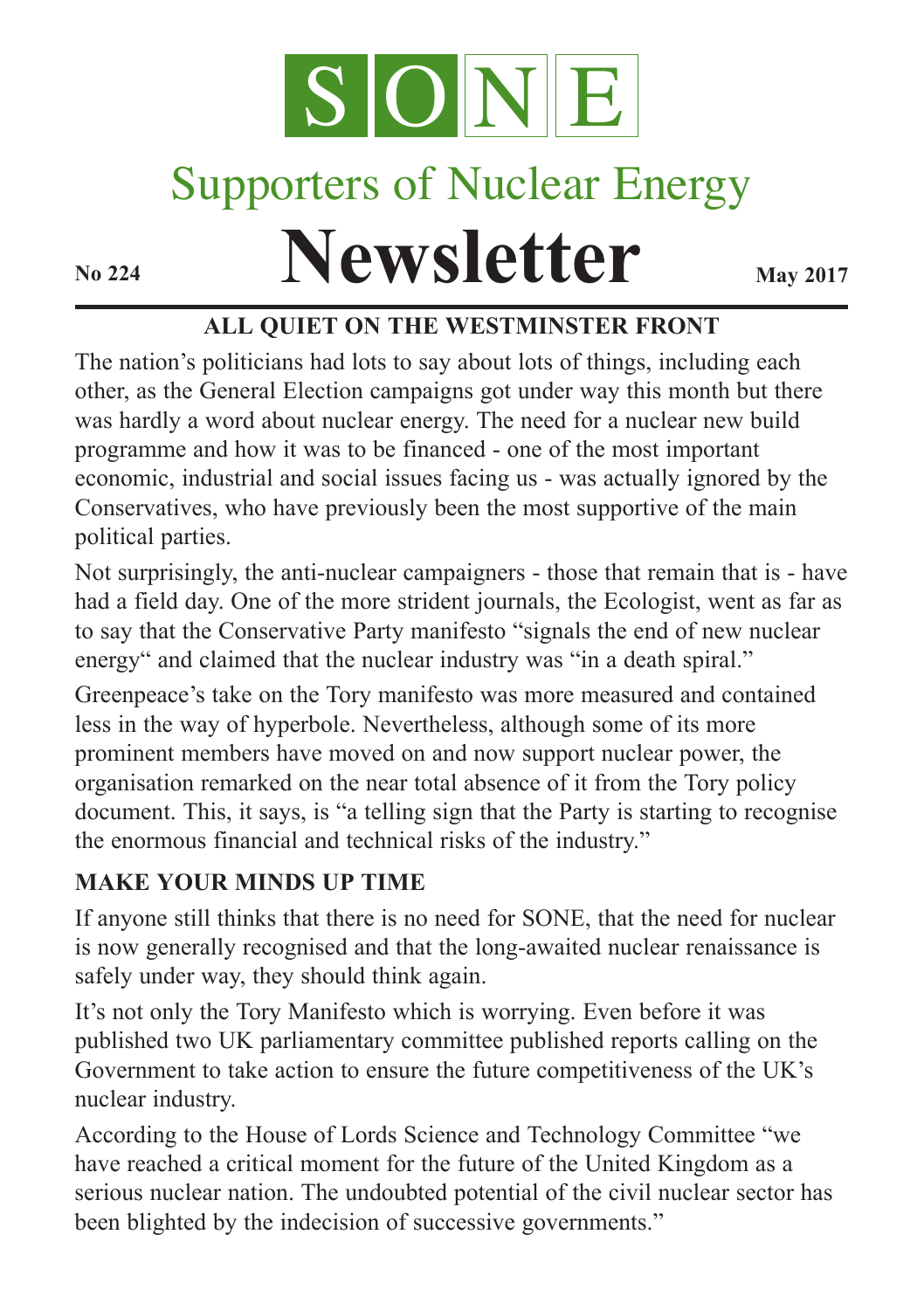In its report the Committee sets out a series of recommendations for the new Government, whatever its complexion, to consider after the General Election. The Government must make the "overarching" decision about the UK being "a serious player in developing nuclear generation technology, whether as a designer, manufacturer, or operator or to restrict its interest to being an operator of equipment supplied by others from overseas," the Committee said.

Once it has made the decision, the Committee's report states, "other strategic decision will flow" to define clear objectives and timescales for the country's nuclear industry.

# **WHAT HAPPENED TO THE SMR COMPETITION?**

The Government's failure to make a decision on its strategy for small modular reactors (SMRs) "is a prime example of its inaction in the civil nuclear arena," the report says.

"Not keeping to the stated timetable for the SMR competition has had a negative effect on the nuclear sector in the UK and if the Government does not act soon the necessary high level of industrial interest will not be maintained."

The House of Lords committee also expressed concerns over the UK's anticipated departure from the European Atomic Energy Community (Euratom). "The UK risks losing its lead in fusion research as well as losing access to the markets and skills it needs to construct new nuclear power plants and existing power plants could be unable to acquire fuel." the committee said. Meanwhile, the Commons Business, Energy and Industrial Strategy Committee took a similar line, pointing out that legal opinion is divided on the necessity for the UK to leave Euratom.

"Withdrawal from Euratom is an unfortunate, and perhaps unforeseen, consequence of the Prime Minister's objective of ending the jurisdiction of the European Court of Justice in the UK," the Committee said. "Ministers must end the uncertainty and resolve the matter by securing alternative arrangements as urgently as possible."

Legal opinion on the need to leave Euratom may be divided but the Prime Minister Theresa May and David Davis, the Secretary of State for Exiting the European Union are adamant that the departure must happen. Both of them insist that by invoking Article 50 of the Lisbon Treaty to leave the EU the UK will also be leaving Euratom.

Their argument is that although Euratom was established in a treaty separate to the EU agreements and treaties it uses the same institutions as the EU, including the European Court of Justice.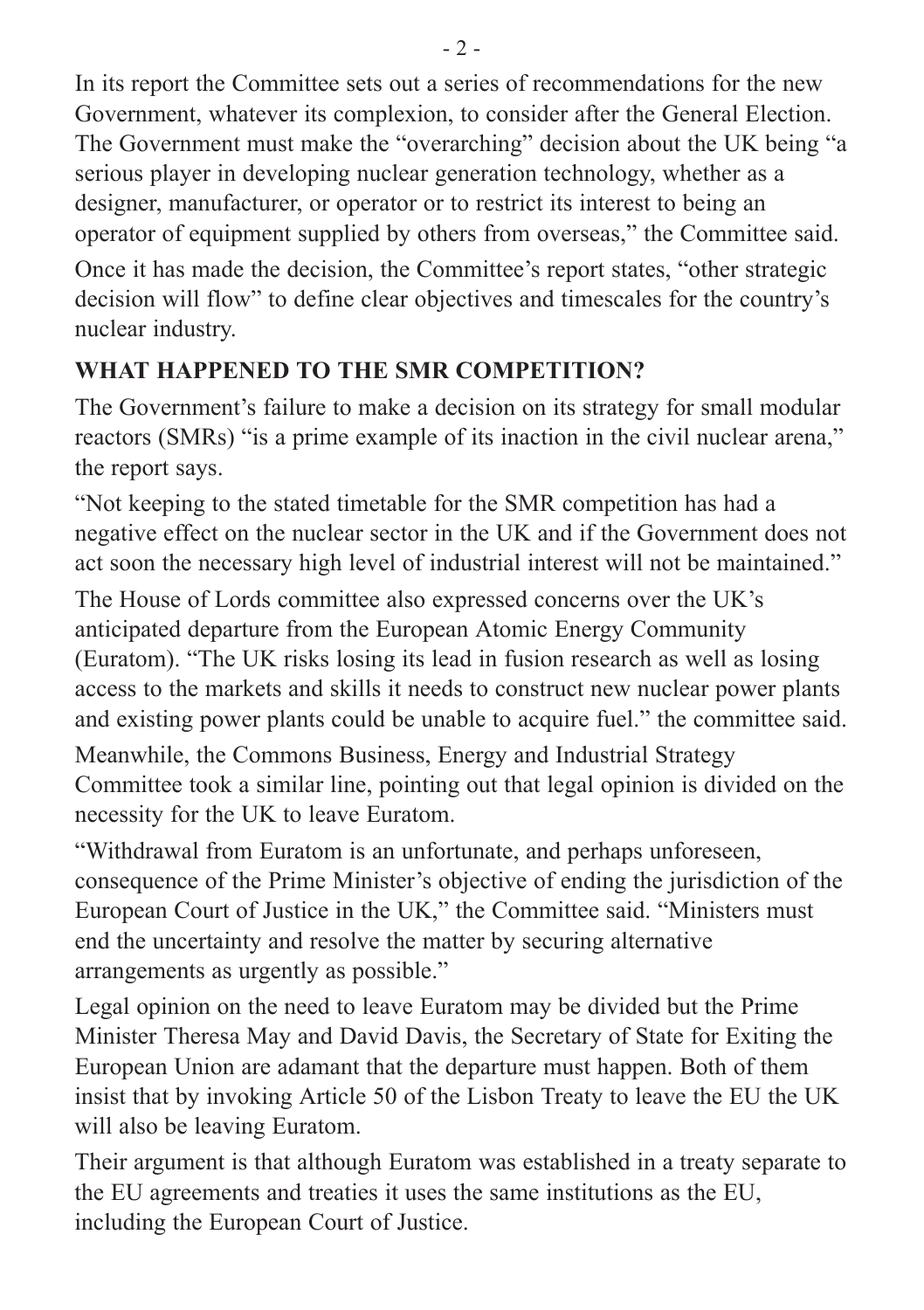As a very distant ancestor of mine, William Shakespeare, put it in Hamlet: "There's the rub." The Conservatives want to sever all ties with the European justice system.

# **WHAT DOES LEAVING EURATOM MEAN?**

So what does leaving Euratom mean to the UK nuclear industry? At its simplest, membership gives the European Commission, headed by the heartily disliked President Jean-Claude Juncker, three important roles. The Commission itself describes these as:

- \* nuclear safety, concerned with the safe operation of nuclear installations, complemented by radiation protection and radioactive waste management;
- \* nuclear safeguards, that is measures to ensure that nuclear materials are only used for the purpose declared by the users;
- \* nuclear security, i.e. the physical protection of nuclear materials and installations "against intentional malicious acts."

That obviously includes cyber attacks and that is an issue which is dealt with at length in the Conservative manifesto, even if Euratom is not.

Harking back to the previous Government's security concerns over Chinese involvement in EDF Energy's Hinkley Point C project the manifesto had this to say: "We will ensure that foreign ownership of companies controlling important infrastructure does not undermine British security of essential services.

"We have already strengthened ministerial scrutiny and control in respect of civil nuclear power and will take a similarly robust approach across a limited range of other sectors, such as telecoms, defence and energy.

"We will create a national infrastructure police force, bringing together the Civil Nuclear Constabulary, the Ministry of Defence Police and the British Transport Police to improve the protection of critical infrastructure such as nuclear sites, railways and the strategic road network."

That is all well and good, although I do have concerns about the formation of the sort of monolithic organisation this new national infrastructure police force might become. Powerful monoliths are often synonymous with bodies which are bureaucratic and slow to react and, if necessary, to change.

I also worry that a wide range of other potential terrorist targets, such as the transport of toxic chemicals up and down the country by road and rail, are not mentioned, giving the impression that nuclear materials pose a unique risk, which they do not.

The Conservatives approach to policy formula also cause me concern.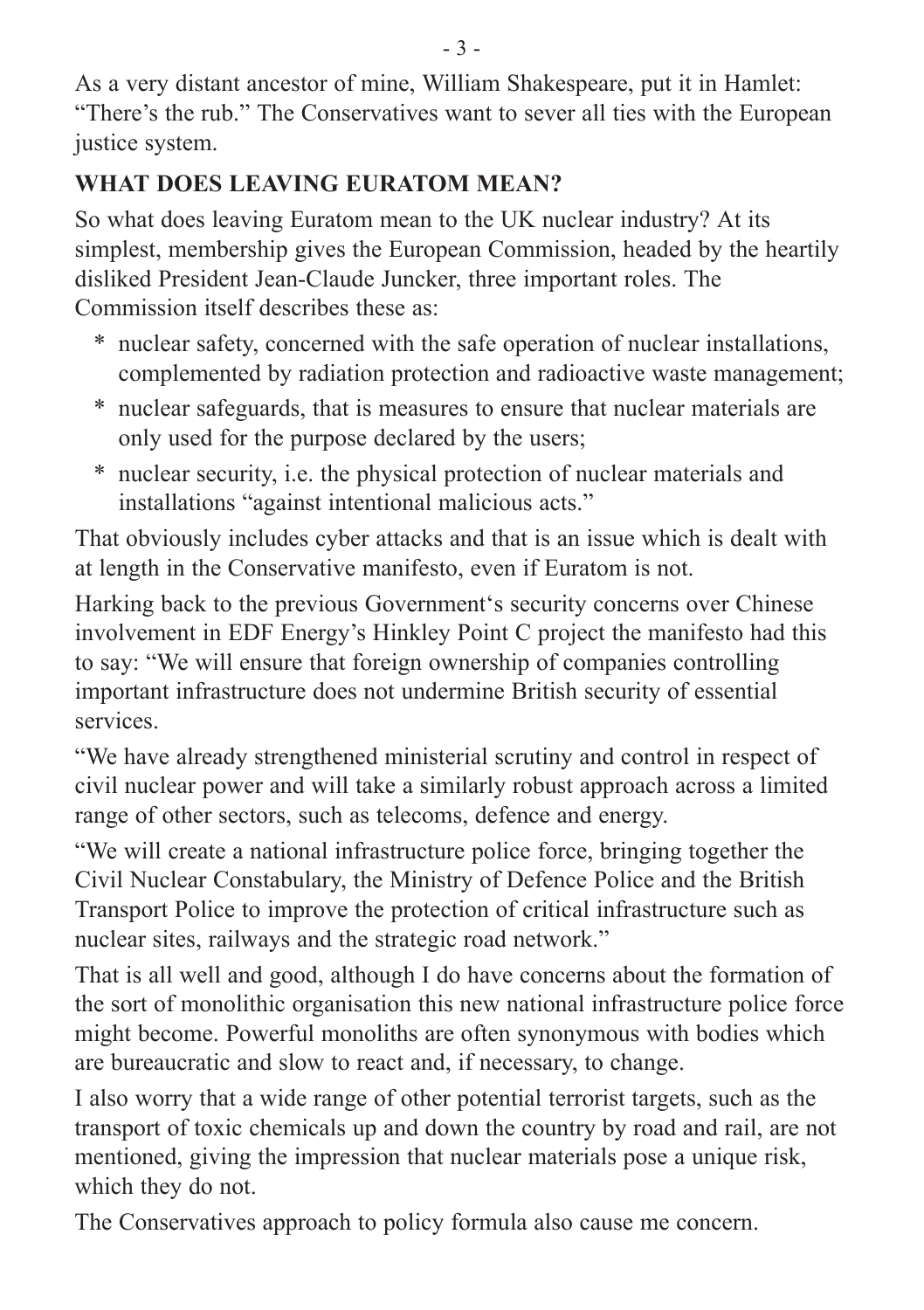#### **BACK TO FRONT POLICY DEVELOPMENT**

"After we have left the European Union," the manifesto says, "we will form our energy policy based not on the way energy is generated but on the ends we desire - reliable and affordable energy, seizing the industrial opportunity that new technology presents and meeting our global commitments to climate change.

"That is why we will continue to take a lead in global action against climate change, as the Government demonstrated by ratifying the Paris Agreement.

"We were the first country to introduce a Climate Change Act, which Conservatives helped to frame, and we are half way towards meeting our 2050 goal of reducing emissions by 80% from 1990 levels."

That suggests that the Conservatives already know how they will meet our energy needs - by actually implementing the existing strategy. That would involve support for a new build nuclear programme and belated encouragement for the development of small modular reactors as well as fracking for shale gas, however unpopular that has been made to seem by environmental activists.

I find the Tories cart before the horse approach towards the formulation of an energy policy and their failure to even mention nuclear energy in it quite extraordinary. By contrast, there are references to nuclear energy in both the Labour Party and Liberal Democratic manifestoes.

# **LABOUR AND LIB DEMS SURPRISINGLY POSITIVE**

The Labour Party says that it would prioritise maintaining access to the internal energy market during Brexit negotiations and would also retain access to Euratom "to allow continued trade of fissile material, with access and collaboration over nuclear research.

I am not sure how it would retain access to Euratom but at least it mentioned the subject in its manifesto. Labour's manifesto also acknowledges that "the UK has the world's oldest nuclear industry and nuclear will continue to be part of the energy supply.

It states that the Labour Party "will support further nuclear projects and protect nuclear workers' jobs and pensions" and that "there are considerable opportunities for nuclear power and decommissioning both internationally and domestically."

The Liberal Democrats go one step further in relation to Euratom . They say in their manifesto that they will maintain membership of it, "ensuring continued nuclear cooperation , research funding and access to nuclear fuels," not merely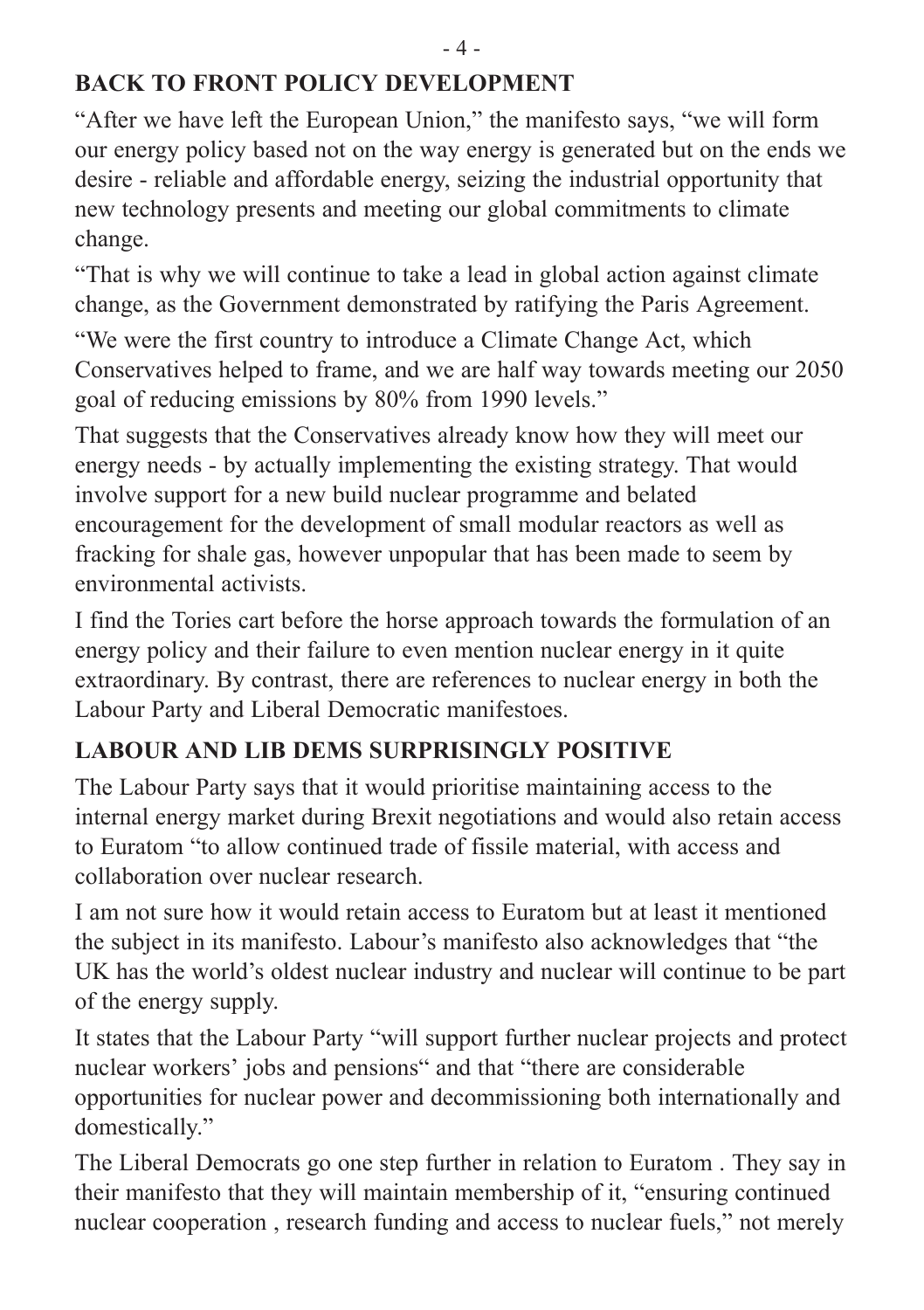retain access to it as Labour promises. To do that the UK would have to stay in the EU of course, which is not going to happen. No matter.

More importantly, perhaps, the Liberal Democrats say they "accept that new nuclear power stations can play a role in electricity supply, provided concerns about safety, disposal of waste and cost are adequately addressed. new technology is incorporated and there is no public subsidy for new build."

So what does leaving Euratom mean to the UK nuclear industry? At its simplest membership gives the European Commission, headed of course by its heartily disliked President, Jean-Claude Juncker, three important roles.

The Commission itself describes these as

- \* nuclear safety, concerned with the safe operation of nuclear installations, complemented by radiation protection and radioactive waste management;
- \* nuclear safeguards, that is measures to ensure that nuclear materials are only used for the purpose declared by the users;
- \* nuclear security, i.e. the physical protection of nuclear materials and installations "against intentional malicious acts." That obviously includes possible cyber attacks.

A great deal of work is needed to ensure that replacement arrangements for the work currently carried out within Euratom are developed and instituted. This must involve the UK nuclear industry as well as the Government and may well involve co-operation with countries other (or in addition to) those within the EU.

# **STILL WARY OF FOREIGN OWNERSHIP**

Despite the Tory manifesto's reference to the Party's determination to ensure that foreign ownership of companies controlling important infrastructure "does not undermine British security or essential services" it has so far had nothing to say about the possibility of replacing overseas investment with State financial support for new nuclear projects, despite conjecture that it is prepared to consider the possibility.

Where the UK now stands on progressing its planned new nuclear energy projects is difficult to fathom. Three developers have plans to build new plants. EDF Energy plans to build two EPR reactors at Hinkley Point in Somerset, with China General Nuclear (CGN) owning a 33.5% stake in the project. The two companies also have tentative plans to build new plants at Sizewell in Suffolk and Bradwell, the latter using Chinese reactor technology.

Unlike State-owned EDF Energy and CGN the other new nuclear developers - Horizon Nuclear Power and NuGeneration - are private investor vehicles. Horizon, which is owned by Japan's Hitachi, plans to deploy the UK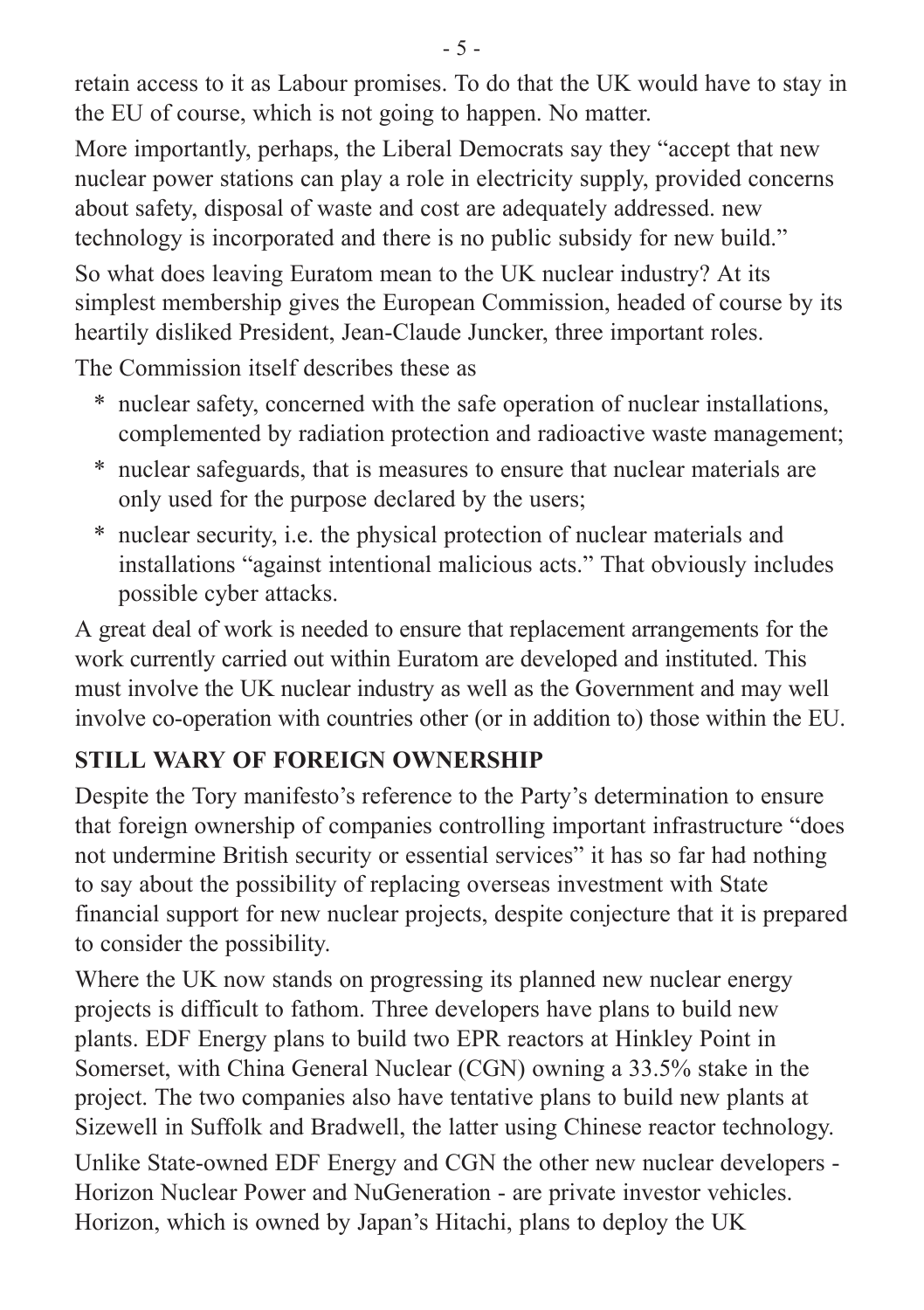Advanced Boiling Water Reactor at two sites - Wylfa Newydd and Oldbury on Severn.

## **INVESTMENT AT THE CORE**

However, they are still sorting out the investment package required. That includes negotiations with the UK Government on the possibility of a measure of State funding, a possibility which is a recurring theme in discussions on all of the new build projects.

It is not simply the need for funds per se but the confidence private investors would have if the Government put our money (as taxpayers) where its mouth is, to show that our politicians mean what they say about the prospects for a nuclear renaissance rather than simply talk about it (but not in the manifesto). NuGeneration, once a joint venture with the French company Engie but out on its own now, is still planning to build a nuclear plant of up to 3.8 GWe gross capacity at Moorside in West Cumbria, using AP1000 nuclear reactor technology provided by Westinghouse Electric Company, a group company of the beleaguered Toshiba.

There is speculation that the bankrupt Westinghouse nuclear group may be prevented from providing any emergency funds to underpin overseas interests which were provided before it declared ifself bankrupt. This, it is suggested, throws the future of the Moorside project into doubt.

Prospective new investors, particularly those in the US, are said to want to see any fresh funds channeled into Westinghouse and its main subsidiaries and not foreign joint venture projects such as Moorside. These potential new investors are also said to be calling for partners involved in Toshiba's overseas interests to step in and provide support.

The financial problems facing Toshiba/Westinghouse threaten to engulf the Moorside new build project in Cumbria and the uncertainties surrounding French nuclear policy since the election of Emmanuel Macron as the President of France could have an impact on EDF's Hinkley Point C project. The French President has appointed an avowe opponent of nuclear energy, Nicolas Hulot, as his new energy minister.

# **REVISITING THE INVESTMENT FUNDAMENTALS**

NuGen's Chief Executive officer, Tom Samson, did his best to reassure West Cumbrian stakeholders - elected representatives and technical and special interest groups - when he met them at a series of meetings this month.

He acknowledged that NuGen had faced a tough start to 2017 when the extent of the financial issues affecting Toshiba and Westinghouse became apparent.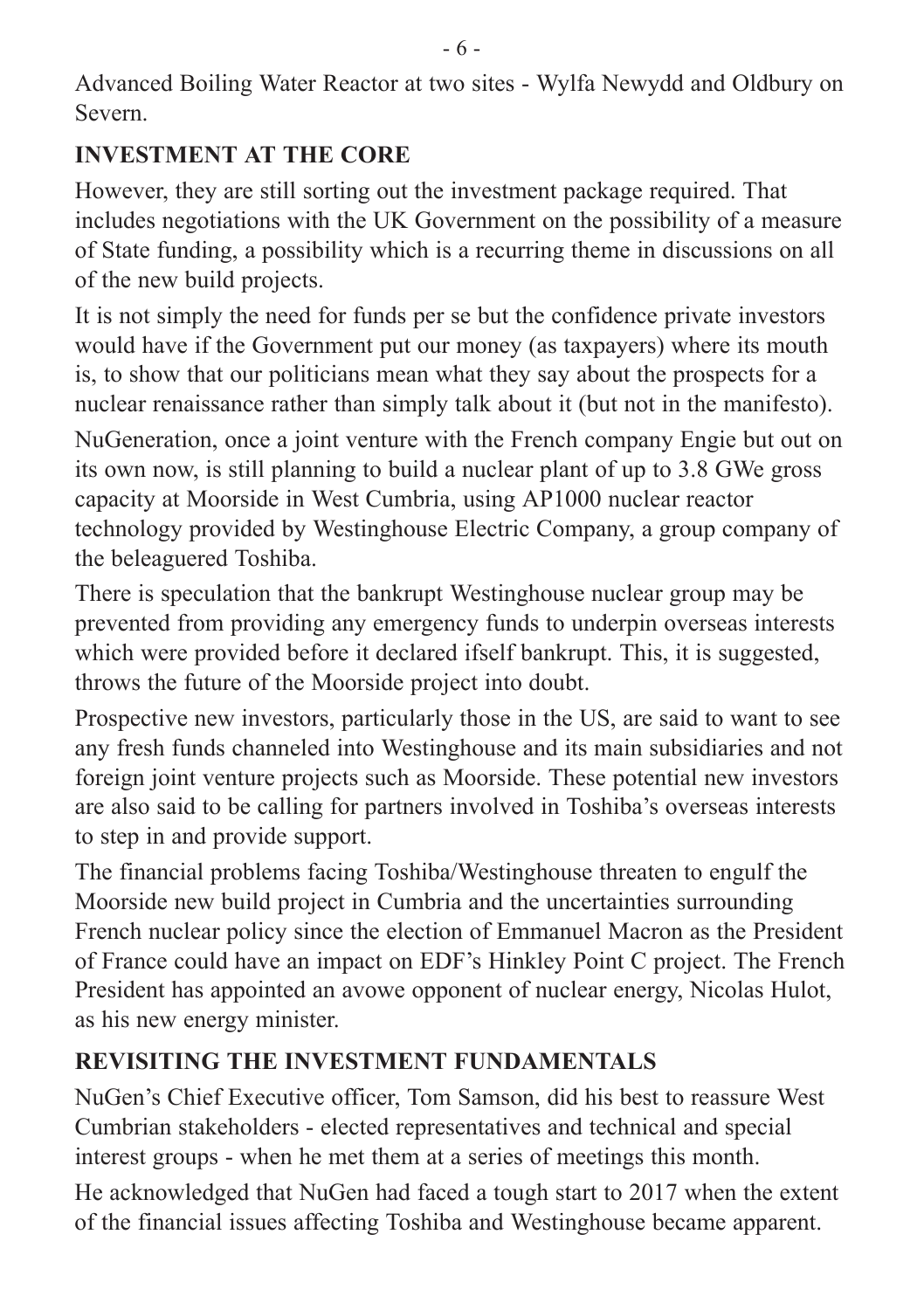These issues, not connected to Moorside, had then prompted ENGIE to exit the project.

"At the end of March it became clear we at NuGen had to step back due to these circumstances and revisit some fundamental elements on which we had been building the programme to deliver Moorside," Mr. Samson said.

"As has been reported we took the decision to \*hit the panic button\* in order to explore our options to move forward to our objective, which is to deliver the next generation of low carbon baseload electricity by the mid-2020s, for the benefit of the UK's future prosperity."

Mr. Samson said there were "a universe of options" but that NuGen could not exercise these options unilaterally and had authorised a Strategic Review, sanctioned by the NuGen Board and in consultation with the UK Government . This would explore a range of options, which could include new investors, technology and financing solutions to ensure Moorside was delivered.

#### **PROTESTING TOO MUCH?**

"We have achieved a great deal so far and the Moorside project has created significant international interest. Westinghouse has achieved design acceptance for the AP1000 reactor from the UK nuclear regulators and this is of major benefit to the UK," Mr. Samson said.

"So this, with other considerations, including options for new partners, will form part of our review. We have 100% backing from Toshiba as we move forward through our transition."

In a resounding ending to his series of talks Mr. Samson expressed his total confidence that the Moorside scheme will succeed, despite current concerns. "I am 110% sure this phenomenal project, which will be transformational for Cumbria and the North of England, will go ahead."

I hope it does, but am not convinced by Mr. Samson's hyperbole - "a universe of options" indeed and "110% certainty" that the Moorside scheme will go ahead. Another quote from Hamlet is called for perhaps: "Thou doth protest too much methinks." Mr. Samson.

It would appear that the UK National Grid has similar concerns about the prospects for Moorside. Even as Mr. Samson tried to rally the troops in West Cumbria, the National Grid announced that it had "paused" plans for grid infrastructure work needed for the project. Only last October National Grid unveiled proposals for a £2.8 billion project to connect the planned plant to the country's electricity network.